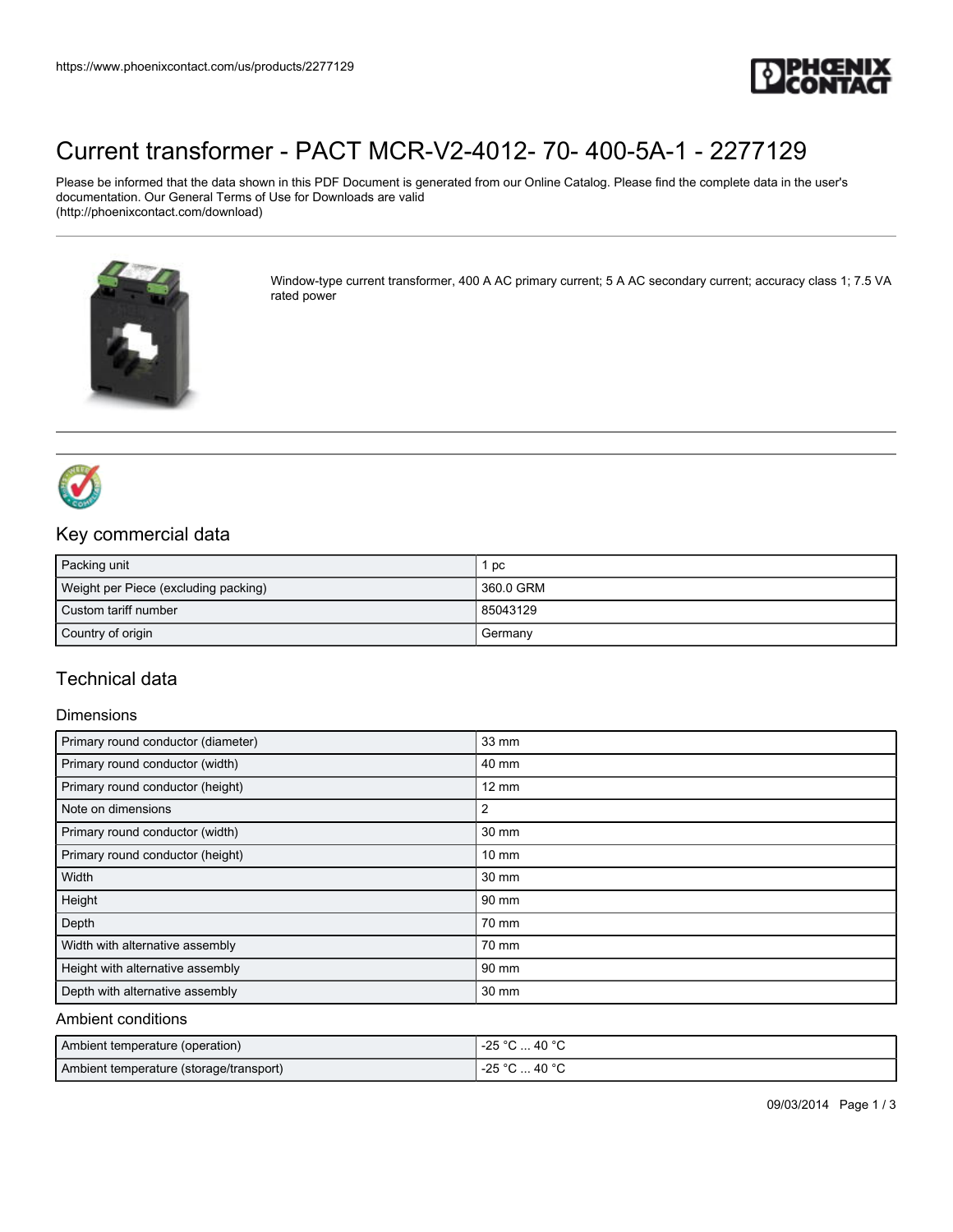

# [Current transformer - PACT MCR-V2-4012- 70- 400-5A-1 - 2277129](https://www.phoenixcontact.com/us/products/2277129)

## Technical data

### Input data

| Thermal rated short-time current        | $I_{\text{th}}$ = 60 $^{\star}$ I <sub>n</sub> |
|-----------------------------------------|------------------------------------------------|
| Rated surge current                     | $I_{dyn}$ = 2.5 $*$ $I_{th}$                   |
| Rated frequency: Standard converter     | 50 Hz  60 Hz                                   |
| Surge current limitation factor         | FS <sub>5</sub>                                |
| Rated power                             | 7.5 VA                                         |
| Primary rated current I <sub>pp</sub>   | 0 A  400 A                                     |
| Secondary rated current I <sub>sn</sub> | 5 A AC                                         |

#### General

| Converter type            | Plug-on converters                 |
|---------------------------|------------------------------------|
| <b>Class</b>              |                                    |
| Can be calibrated         | no                                 |
| Rated insulation voltage  | 1 kV                               |
| Test voltage input/output | 3 kV (50 Hz, 1 min.)               |
| Standards/regulations     | IEC 60044-1                        |
| Color                     | black                              |
| Housing material          | Polyamide PA fiberglass reinforced |

## **Classifications**

### eCl@ss

| eCl@ss 4.0 | 27210902 |
|------------|----------|
| eCl@ss 4.1 | 27210902 |
| eCl@ss 5.0 | 27210902 |
| eCl@ss 5.1 | 27210902 |
| eCl@ss 6.0 | 27210902 |
| eCl@ss 7.0 | 27210902 |
| eCl@ss 8.0 | 27210902 |

#### ETIM

| <b>ETIM 2.0</b> | EC001505 |
|-----------------|----------|
| <b>ETIM 3.0</b> | EC001505 |
| <b>ETIM 4.0</b> | EC002048 |
| <b>ETIM 5.0</b> | EC002048 |

## UNSPSC

| UNSPSC 6.01      | 30211501 |
|------------------|----------|
| 7.0901<br>UNSPSC | 39121019 |